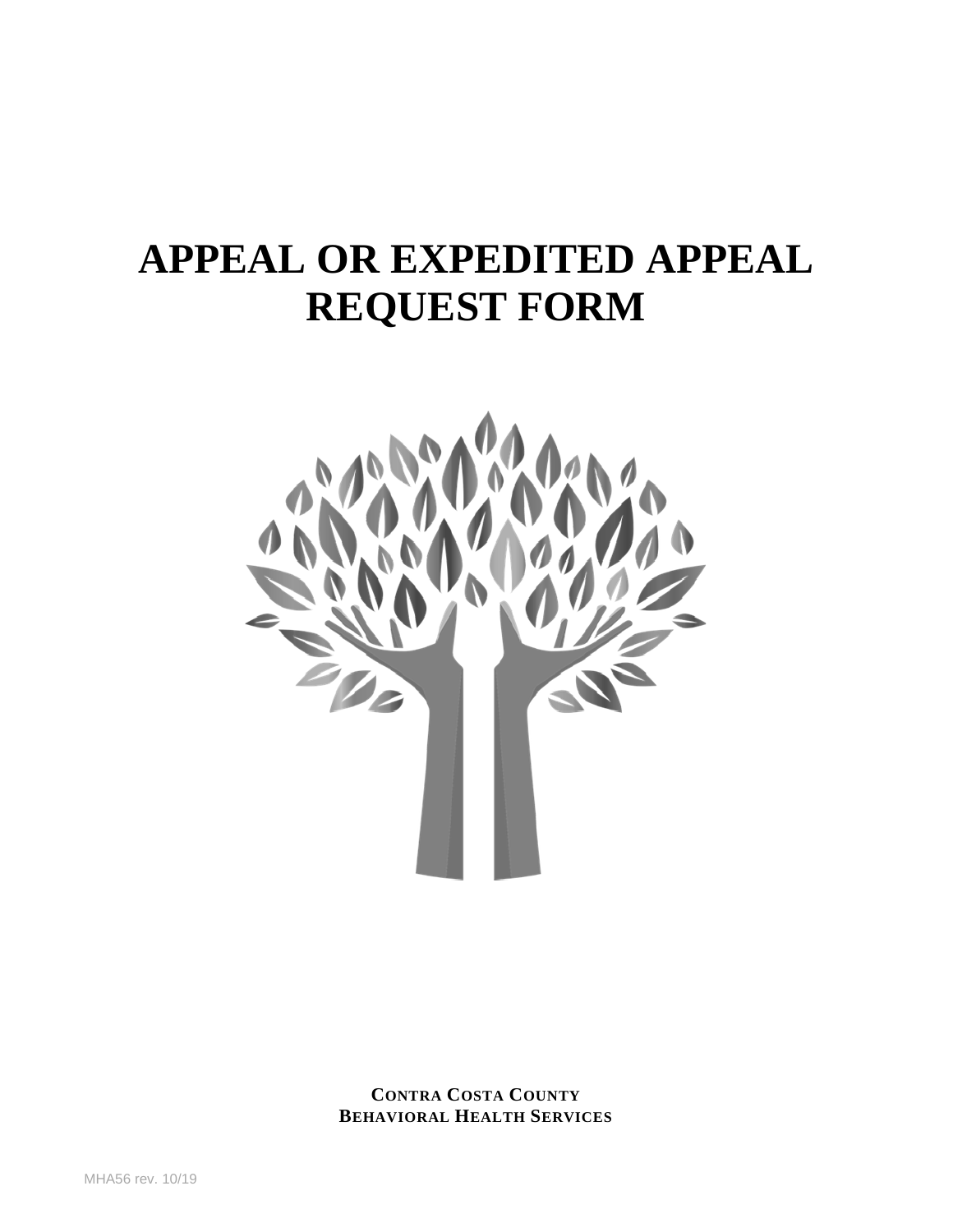#### **English**

ATTENTION: If you speak another language, language assistance services, free of charge, are available to you. Call (888) 678-7277 (TTY: 711).

ATTENTION: Auxiliary aids and services, including but not limited to large print documents and alternative formats, are available to you free of charge upon request. Call (888) 678- 7277 (TTY: 711).

## **Español (Spanish)**

ATENCIÓN: Si habla español, tiene a su disposición servicios gratuitos de asistencia lingüística. Llame al (888) 678-7277 (TTY: 711).

### **Tiếng Việt (Vietnamese)**

CHÚ Ý: Nếu bạn nói Tiếng Việt, có các dịch vụ hỗ trợ ngôn ngữ miễn phí dành cho bạn. Gọi số (888) 678-7277 (TTY: 711).

### **Tagalog (Filipino)**

PAUNAWA: Kung nagsasalita ka ng Tagalog, maaari kang gumamit ng mga serbisyo ng tulong sa wika nang walang bayad. Tumawag sa (888) 678-7277 (TTY: 711).

## **한국어 (Korean)**

주의: 한국어를 사용하시는 경우, 언어 지원 서비스를 무료로 이용하실 수 있습니다. (888) 678-7277 (TTY: 711)

번으로 전화해 주십시오.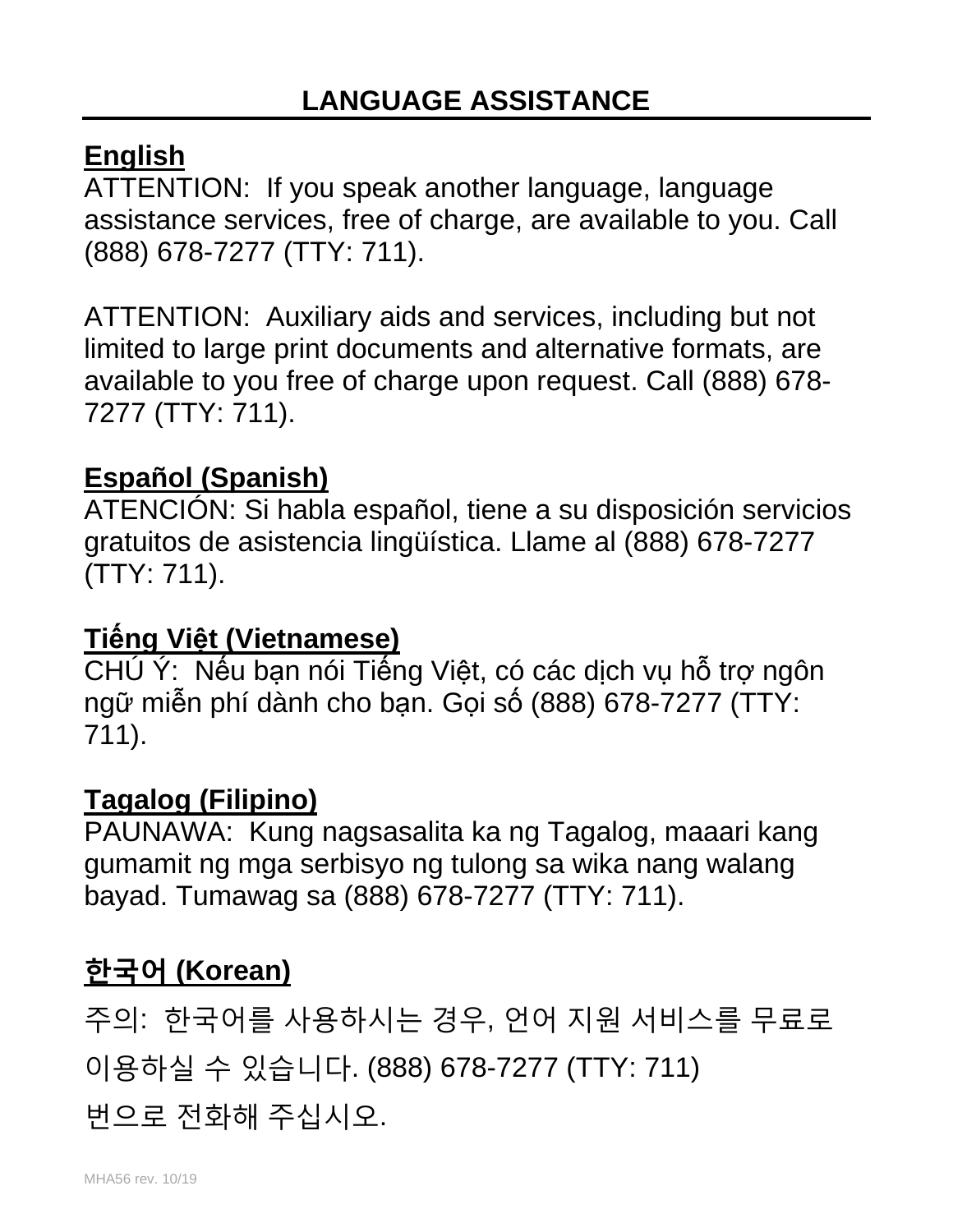### 繁體中文 **(Chinese)**

注意:如果您使用繁體中文,您可以免費獲得語言援助服務。請 致電 (888) 678-7277 (TTY: 711).

#### Հայերեն **(Armenian)**

ՈՒՇԱԴՐՈՒԹՅՈՒՆ՝ Եթե խոսում եք հայերեն, ապա ձեզ անվճար կարող են տրամադրվել լեզվական աջակցության ծառայություններ: Զանգահարեք (888) 678-7277 (TTY: 711).

#### **Русский (Russian)**

ВНИМАНИЕ: Если вы говорите на русском языке, то вам доступны бесплатные услуги перевода. Звоните (888) 678- 7277 (TTY: 711).

#### **(Farsi (**فارسی

**توجھ**: اگر بھ زبان فارسی گفتگو می کنید، تسھیلات زبانی بصورت رایگان برای شما فراھم می باشد با (711 :TTY (678-7277) 888 (تماس بگیرید.

#### 日本語 **(Japanese)**

注意事項:日本語を話される場合、無料の言語支援をご利用い ただけます。(888) 678-7277 (TTY: 711) まで、お電話にてご 連絡ください。

#### **Hmoob (Hmong)**

LUS CEEV: Yog tias koj hais lus Hmoob, cov kev pab txog lus, muaj kev pab dawb rau koj. Hu rau (888) 678-7277 (TTY: 711).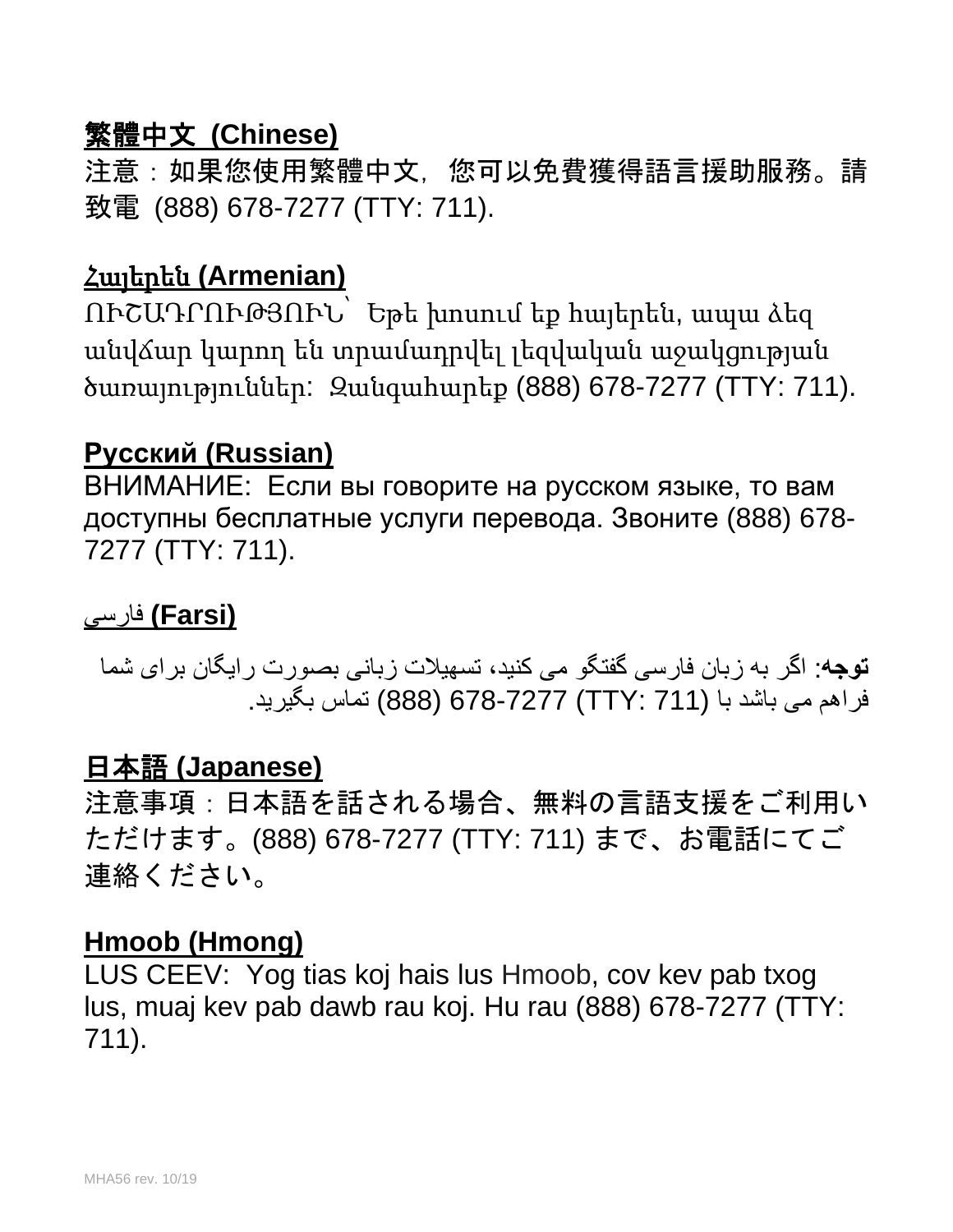## ਪੰ ਜਾਬੀ **(Punjabi)**

ਧਿਆਨ ਦਿਓ :ਜੇ ਤੁਸੀਂ ਪੰਜਾਬੀ ਬੋਲਦੇ ਹੋ ,ਤਾਂ ਭਾਸ਼ਾ ਵਿੱਚ ਸਹਾਇਤਾ ਸੇਵਾ ਤੁਹਾਡੇ ਲਈ ਮੁਫਤ ਉਪਲਬਧ ਹੈ। (888) 678-7277 (TTY: 711)' ਤੇ ਕਾਲ ਕਰੋ।

## **(Arabic (العربیة**

ملحوظة: إذا كنت تتحدث اذكر اللغة، فإن خدمات المساعدة اللغویة تتوافر لك بالمجان. اتصل برقم 678-7277 (888) رقم ھاتف الصم والبكم: 711

## **�हंद� (Hindi)**

ध्यान दे: यदि आप हिंदी बोलते हैं तो आपके लिए मुफ्त में भाषा सहायता सेवाएं उपलब्ध हैं। (888) 678-7277 (TTY: 711) पर कॉल करें।

## **ภาษาไทย (Thai)**

เรียน: ถ้าคุณพูดภาษาไทยคุณสามารถใช้บริการช่วยเหลือทางภาษาได้ฟรี โทร (888) 678- 7277 (TTY: 711).

## <u>ខ្មែរ (Cambodian)</u>

្របយ័គ្នះ ររ សើ ៑នងាអ្នកនិយាយ ភាសាខ្មែ ុ រសវាជំនួយមននកភាសា រោយមីនគិតុួួួន គិអាចមានសំរា ់ ់ររ អ្េ៑េ នក។ ចូ ទូ ស័ព្ទ (888) 678-7277 (TTY: 711)។

### ພາສາລາວ **(Lao)**

ໄປດຊາບ: ຖ້າວ່າ ທ່ານເວົາພາສາ ລາວ, ່ ່ ້ ການບໍລິການຊ່ວຍເຫຼືອດ້ານພາສາ, ໂດຍບໍ່ເສັ້ງຄ່າ, ແມ່ນມີພ້ອມໃຫ້ທ່ານ. ໂທຣ (888) 678-7277 (TTY: ັ ່ ່ ີ ່ 711).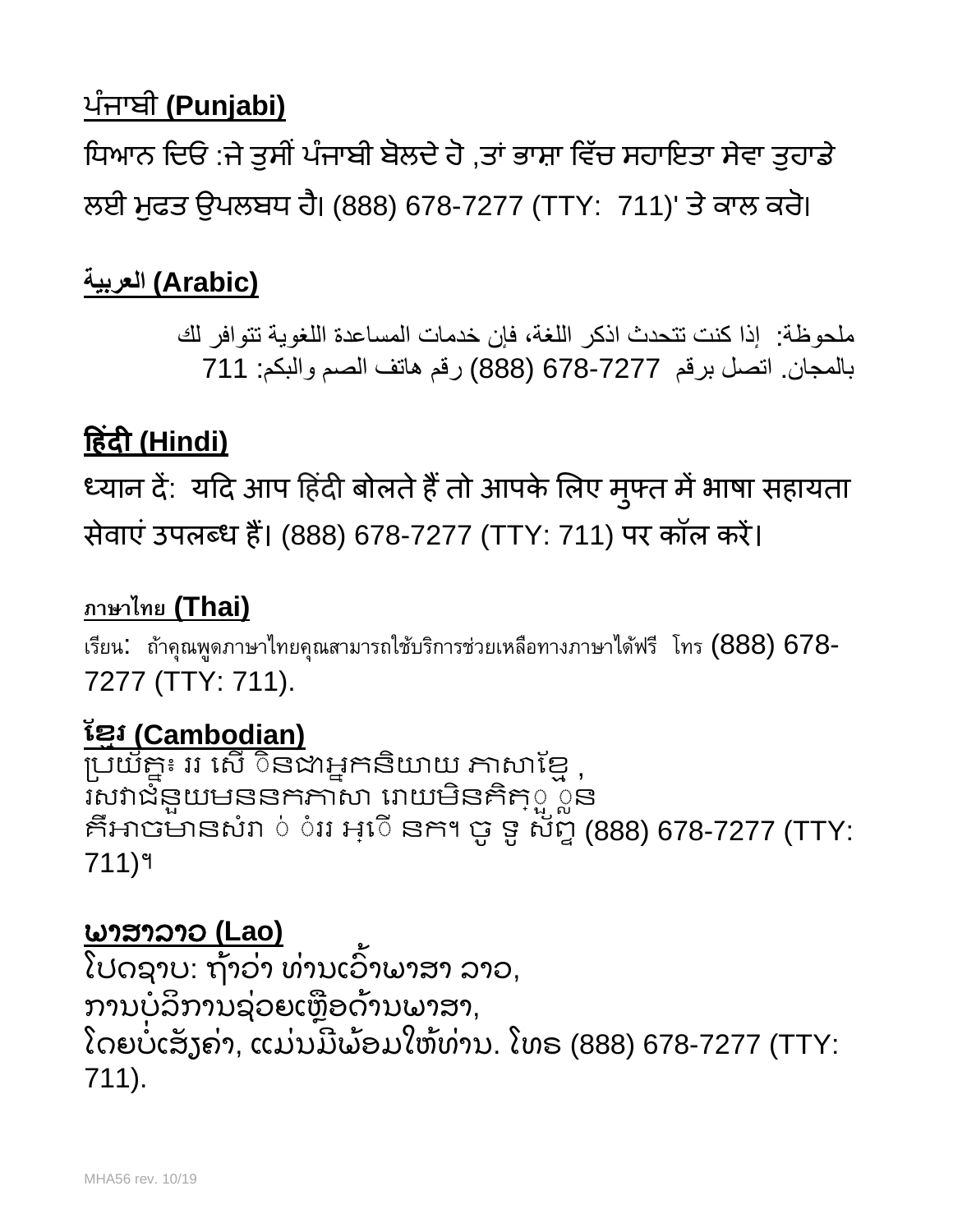#### **THE APPEAL PROCESS (STANDARD AND EXPEDITED)**

If you need assistance with completing this form:

- You may ask any staff at each program to assist you.
- You may call the Grievance Advocate (not a direct County employee) at (**925) 293-4942.** Collect calls are accepted.

#### **What Is a Standard Appeal?**

A standard appeal is a request for review of a problem you have with the Contra Costa Mental Health Plan (MHP) or Drug Medi-Cal Organized Delivery System Plan (DMC-ODS) or your provider that involves a denial or changes to services you think you need. If you request a standard appeal, Contra Costa MHP or DMC-ODS must decide on your appeal within 30 calendar days from when CCMHP receives your request for the appeal. The timeframes for making a decision may be extended up to 14 calendar days if you request an extension, or if Contra Costa MHP or DMC-ODS believes that there is a need for additional information and that the delay is for your benefit. If you think waiting 30 days will put your health at risk, you should ask for an 'expedited appeal.'

Standard Appeal:

- You may file an appeal orally or in writing. If you submit your appeal orally, you must follow it up with a signed, written appeal. If you do not follow-up with a signed, written appeal, your appeal will not be resolved. However, the date that you submitted the oral appeal is the filing date. Oral Appeals should be called in to the Office of Quality Improvement at **(925) 957-5160.**
- Filing an appeal will not count against you or your provider in any way.
- You may authorize another person to act on your behalf if you sign a *Release of Information* form for that person to know confidential information.
- Your benefits will continue during the appeal process. See Beneficiary Handbook for additional information.
- Staff reviewing the appeals and making the decisions are qualified to do so and not involved in any previous level of review or decision-making.
- You or your representative may examine your case file, including your medical record, and any other documents or records considered during the appeal process.
- You have a reasonable opportunity to present evidence and allegations of fact or law, in person, or in writing.
- You, your representative, or the legal representative of a deceased member's estate will be included as parties to the appeal.
- Contra Costa MHP or DMC-ODS will notify you that your appeal is being reviewed by sending you written confirmation.
- After exhausting local appeals, Medi-Cal clients may file a State Hearing request with the State by calling (800) 743-8525 or (855) 795-0634, or call the Public Inquiry and Response line, toll free, at (800) 952-5253 or TDD (800) 952-8349.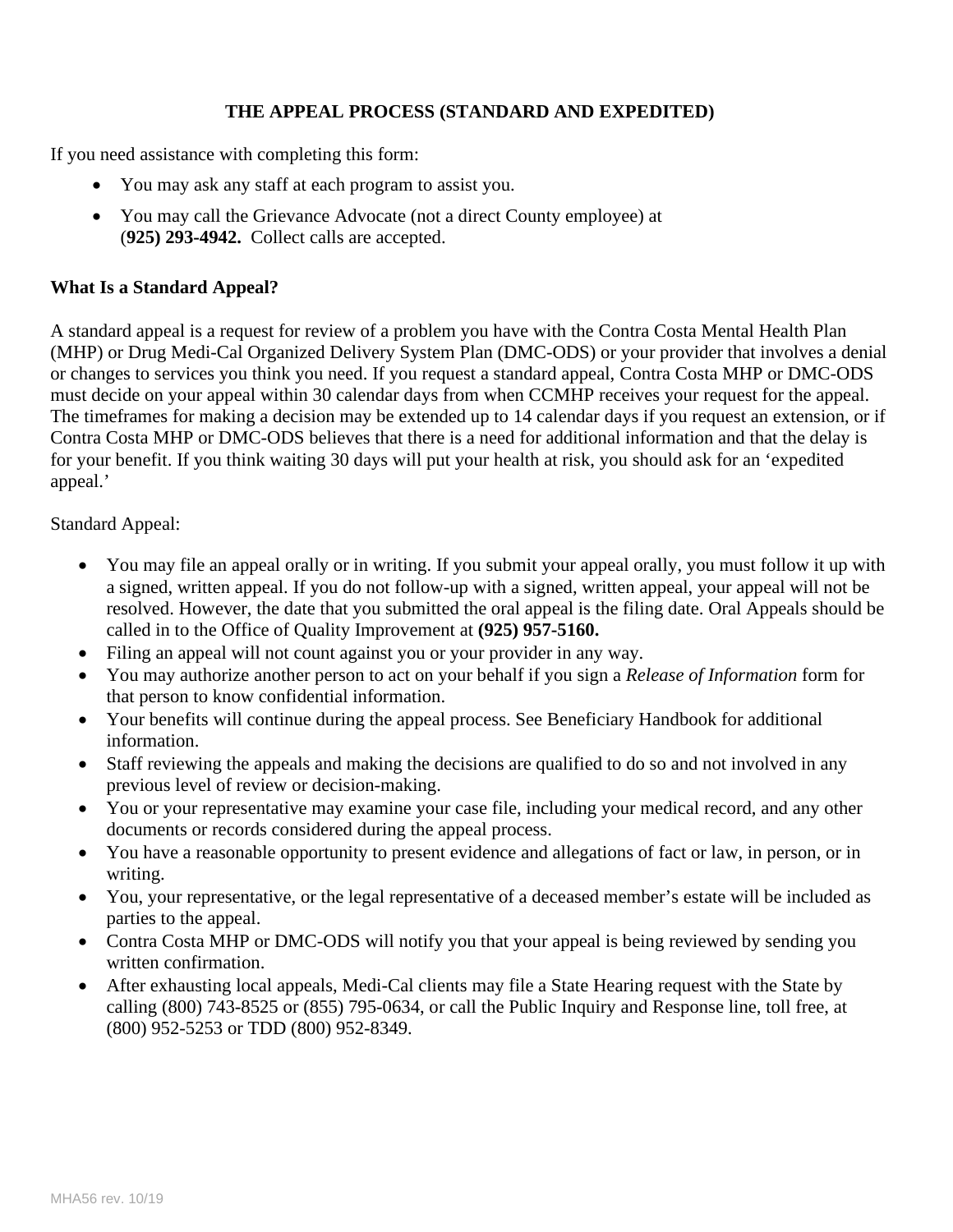#### **How Can I File an Appeal?**

You may call the Access Line at (888) 678-7277 or the Quality Improvement Coordinator at (925) 957-5160 to get help with filing an appeal. The Appeal/Expedited Appeal form in this booklet should be mailed using the available self-addressed envelopes provided by Contra Costa MHP and DMC-ODS. If you do not have a selfaddressed envelope, you may mail your appeal directly to the address on the form or you may submit your appeal by e-mail to [BHSQualityAssurance@cchealth.org](mailto:BHSQualityAssurance@cchealth.org) or fax to (925) 957-5156. Appeals can be filed orally or in writing. If you submit your appeal orally, you must follow it up with a signed written appeal.

#### **How Do I Know If My Appeal Has Been Decided?**

Contra Costa MHP or DMC-ODS will notify you or your representative in writing when a decision has been made about your appeal. The notification will include:

- The results of the appeal resolution process
- The date the appeal decision was made
- If the appeal is not resolved wholly in your favor, the notice will also contain information regarding your right to a State Hearing and the procedure for filing a State Hearing

#### **Is There a Deadline to File an Appeal?**

You must file an appeal within 60 days of the date on the Notice of Adverse Benefit Determination. Keep in mind that you will not always get a Notice of Adverse Benefit Determination. There are no deadlines for filing an appeal when you do not get a Notice of Adverse Benefit Determination, so you may file this type of appeal at any time.

#### **Expedited Appeal**

If you think that waiting up to 30 days for a standard appeal decision will jeopardize your life, health, or ability to attain, maintain or regain maximum function, you may request an expedited resolution of an appeal. If Contra Costa MHP or DMC-ODS agrees that your appeal meets the requirements, Contra Costa MHP or DMC-ODS will resolve your expedited appeal within 72 hours after CCMHP receives the appeal. The timeframes for making a decision may be extended by up to 14 calendar days if you request an extension, or if Contra Costa MHP or DMC-ODS shows that there is a need for additional information and that the delay is in your interest. If Contra Costa MHP or DMC-ODS extends the timeframes, they will give you a written explanation as to why the timeframes were extended.

If Contra Costa MHP or DMC-ODS decides that your appeal does not qualify for an expedited appeal, they must make reasonable efforts to give you prompt oral notice and will notify you in writing within two calendar days giving you the reason for the decision. Your appeal will then follow the standard appeal timeframes outlined earlier in this pamphlet. If you disagree with Contra Costa MHP or DMC-ODS' decision that your appeal doesn't meet the expedited appeal criteria, you may file a grievance.

Once Contra Costa MHP or DMC-ODS resolves your request for an expedited appeal, they will notify you and all affected parties orally and in writing.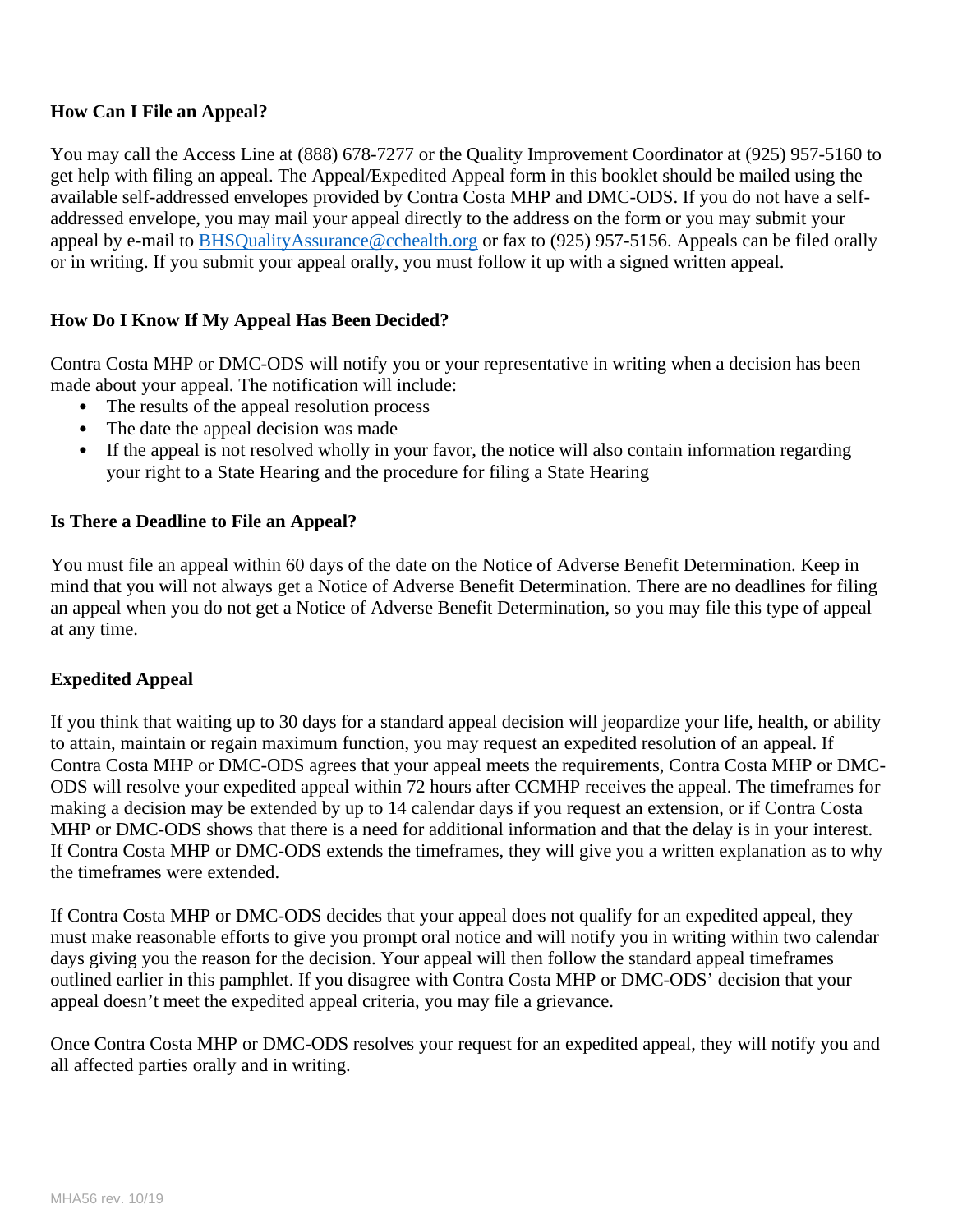

#### **REQUEST FOR APPEAL OR EXPEDITED APPEAL**

| <i><b>OFFICE USE ONLY</b></i> |  |
|-------------------------------|--|
| Appeal No.                    |  |
| Date Received                 |  |

**Mental Health Services Substance Use Disorder Services** 

Beneficiaries who wish to have a review of a decision that affects their care may file an appeal by filling out this form. Decisions that may be appealed are those that reduce, suspend, or terminate services that you have been getting.

#### **You will not be subject to any manner of discrimination, penalty, sanction or restriction for exercising your appeal rights.**

Please check here if you are requesting an expedited appeal, and the Behavioral Health Services will evaluate to determine if your request meets the criteria.

1. The following information is required to proceed with an appeal *Please Print or Type*

| Name                                 | Today's date      |
|--------------------------------------|-------------------|
| Legal guardian if on behalf of minor | Birthdate         |
| Address                              |                   |
| City                                 |                   |
| Phone                                | Best time to call |
| Provider affected                    |                   |

- 2. Choose the decision(s) that you wish to appeal. You should have been informed on a Notice of Adverse Benefit Determination form of the decision affecting your care. (Attach additional pages if necessary)
- $\Box$  Your mental health condition does not meet the medical necessity criteria for inpatient hospital services or related professional services.
- □ Your mental health condition does not meet the medical necessity criteria for specialty mental health services other than inpatient hospital services. (Please list reasons given)
- $\Box$  Your substance use condition does not meet medical necessity for substance use disorder outpatient services.
- $\Box$  Your substance use condition does not meet medical necessity for substance use disorder residential services.
- $\Box$  The services requested are not covered by the Contra Costa MHP or DMC-ODS.
- $\Box$  The Contra Costa MHP or DMC-ODS requested additional needed information from your provider in order to authorize services. This information has not yet been received.
- The Contra Costa MHP or DMC-ODS has approved the following services instead of what was requested by your provider, based on the available information on your mental health or substance use disorder condition and service needs.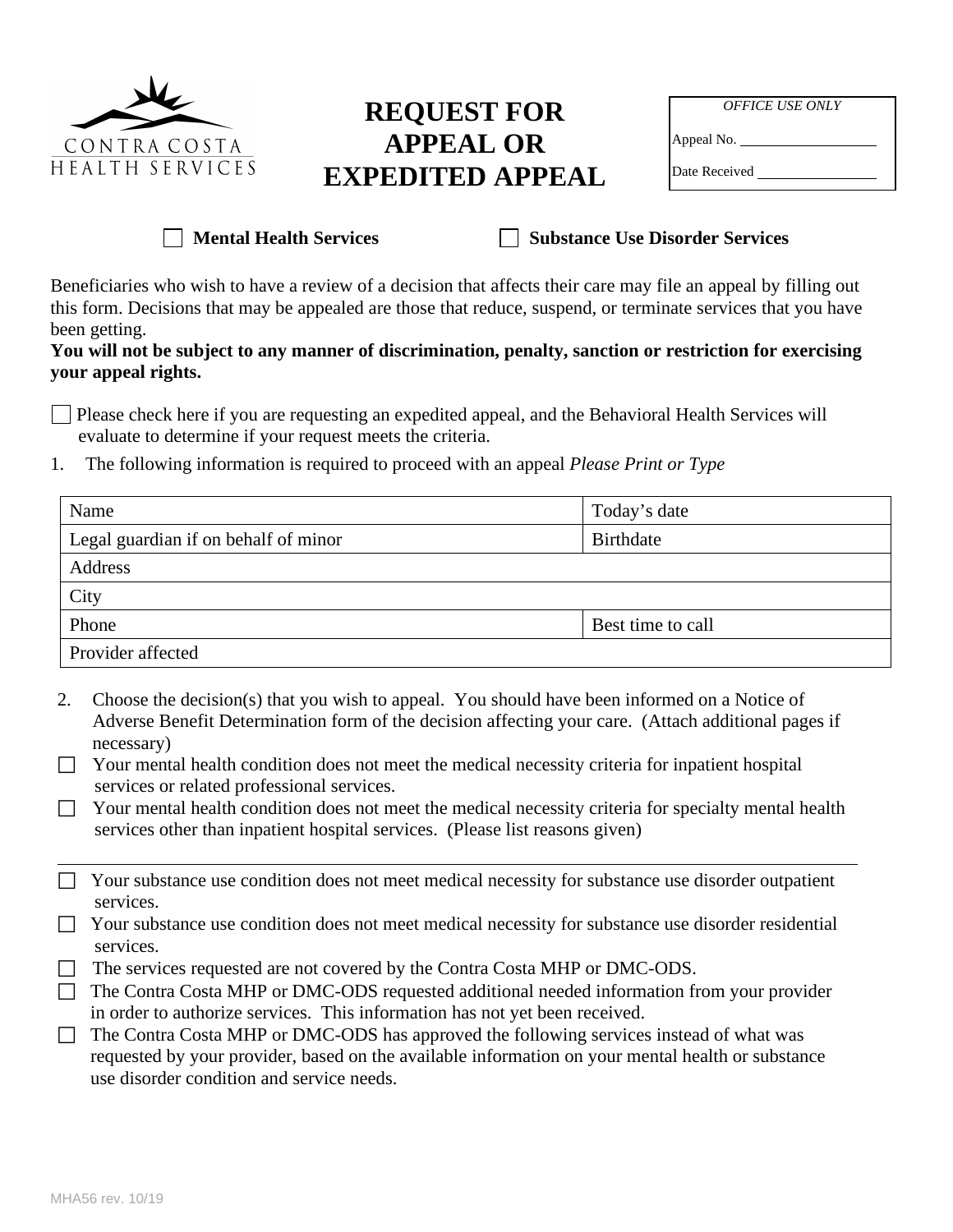3. Please add anything else you would like us to know. You may attach additional pages.

| <b>SIGNATURE OF PERSON</b> |             |  |
|----------------------------|-------------|--|
| <b>MAKING REQUEST</b>      | <b>DATE</b> |  |

RETURN THIS FORM TO: QUALITY IMPROVEMENT COORDINATOR BEHAVIORAL H SERVICES ADMINISTRATION 1340 Arnold Dr., #200, Martinez, CA 94553 Phone (925) 957-5160 Fax (925) 957-5156